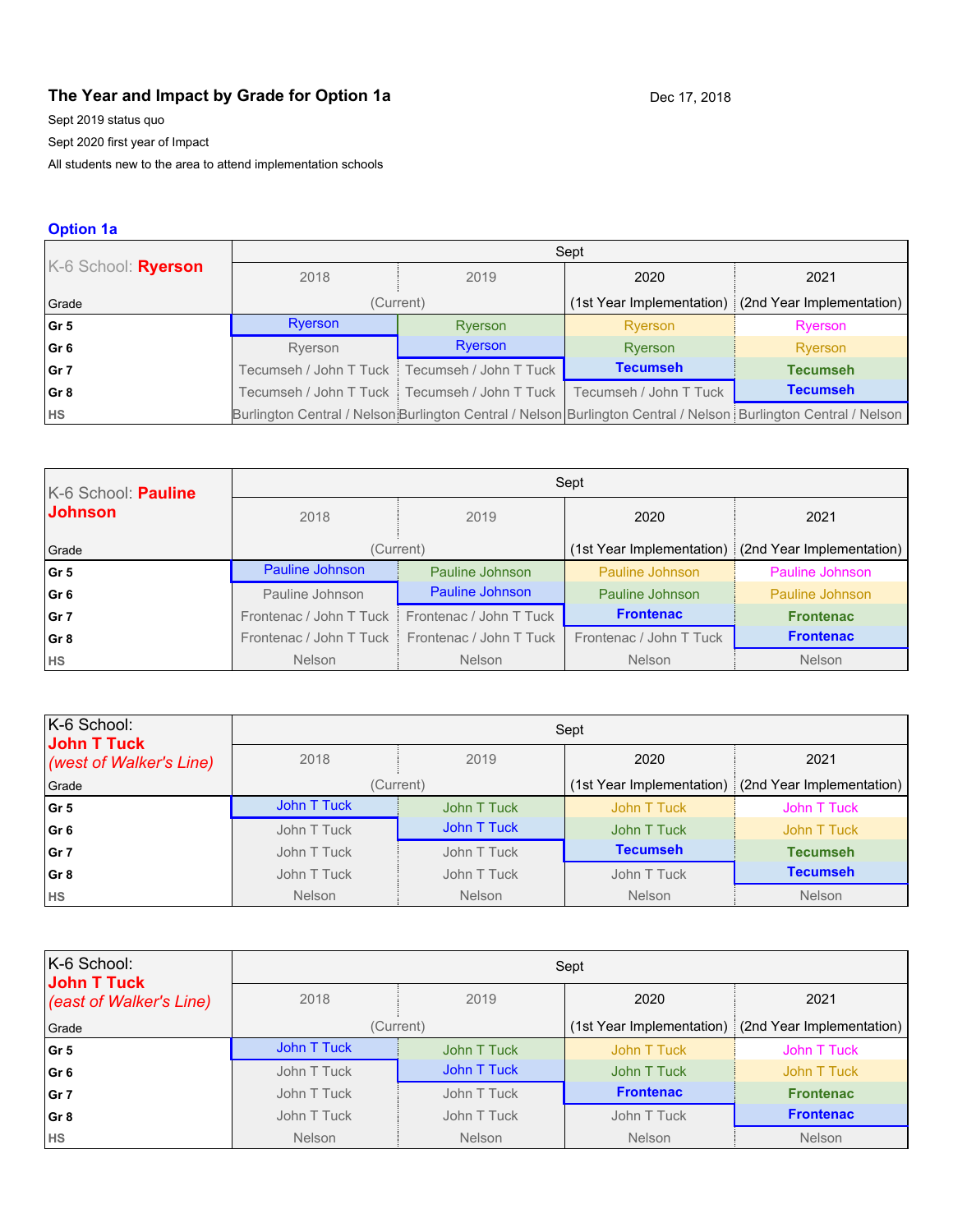# **The Year and Impact by Grade for Scenario 2** Dec 17, 2018

Sept 2019 status quo

Sept 2020 first year of Impact

All students new to the area to attend implementation schools

# **Scenario 2**

| K-6 School:     | Sept    |                                                                          |                 |                                                                                                                 |
|-----------------|---------|--------------------------------------------------------------------------|-----------------|-----------------------------------------------------------------------------------------------------------------|
| <b>Ryerson</b>  | 2018    | 2019                                                                     | 2020            | 2021                                                                                                            |
| Grade           |         | (Current)                                                                |                 | (1st Year Implementation) (2nd Year Implementation)                                                             |
| Gr 5            | Ryerson | Ryerson                                                                  | Ryerson         | Ryerson                                                                                                         |
| Gr <sub>6</sub> | Ryerson | Ryerson                                                                  | Ryerson         | Ryerson                                                                                                         |
| Gr 7            |         | Tecumseh / John T Tuck Tecumseh / John T Tuck                            | <b>Tecumseh</b> | <b>Tecumseh</b>                                                                                                 |
| Gr <sub>8</sub> |         | Tecumseh / John T Tuck   Tecumseh / John T Tuck   Tecumseh / John T Tuck |                 | <b>Tecumseh</b>                                                                                                 |
| HS              |         |                                                                          |                 | Burlington Central / Nelson Burlington Central / Nelson Burlington Central / Nelson Burlington Central / Nelson |

| K-6 School:<br><b>Pauline</b> | Sept                    |                         |                         |                                                     |
|-------------------------------|-------------------------|-------------------------|-------------------------|-----------------------------------------------------|
| <b>Johnson</b>                | 2018                    | 2019                    | 2020                    | 2021                                                |
| Grade                         | (Current)               |                         |                         | (1st Year Implementation) (2nd Year Implementation) |
| Gr <sub>5</sub>               | Pauline Johnson         | Pauline Johnson         | Pauline Johnson         | Pauline Johnson                                     |
| Gr <sub>6</sub>               | Pauline Johnson         | Pauline Johnson         | Pauline Johnson         | Pauline Johnson                                     |
| Gr 7                          | Frontenac / John T Tuck | Frontenac / John T Tuck | <b>Frontenac</b>        | <b>Frontenac</b>                                    |
| Gr <sub>8</sub>               | Frontenac / John T Tuck | Frontenac / John T Tuck | Frontenac / John T Tuck | <b>Frontenac</b>                                    |
| <b>HS</b>                     | <b>Nelson</b>           | <b>Nelson</b>           | <b>Nelson</b>           | Nelson                                              |

### *Status Quo*

| K-6 School:     | Sept          |               |               |                                                     |
|-----------------|---------------|---------------|---------------|-----------------------------------------------------|
| John T Tuck     | 2018          | 2019          | 2020          | 2021                                                |
| Grade           |               | (Current)     |               | (1st Year Implementation) (2nd Year Implementation) |
| Gr <sub>5</sub> | John T Tuck   | John T Tuck   | John T Tuck   | John T Tuck                                         |
| Gr <sub>6</sub> | John T Tuck   | John T Tuck   | John T Tuck   | John T Tuck                                         |
| Gr 7            | John T Tuck   | John T Tuck   | John T Tuck   | John T Tuck                                         |
| Gr <sub>8</sub> | John T Tuck   | John T Tuck   | John T Tuck   | John T Tuck                                         |
| <b>HS</b>       | <b>Nelson</b> | <b>Nelson</b> | <b>Nelson</b> | <b>Nelson</b>                                       |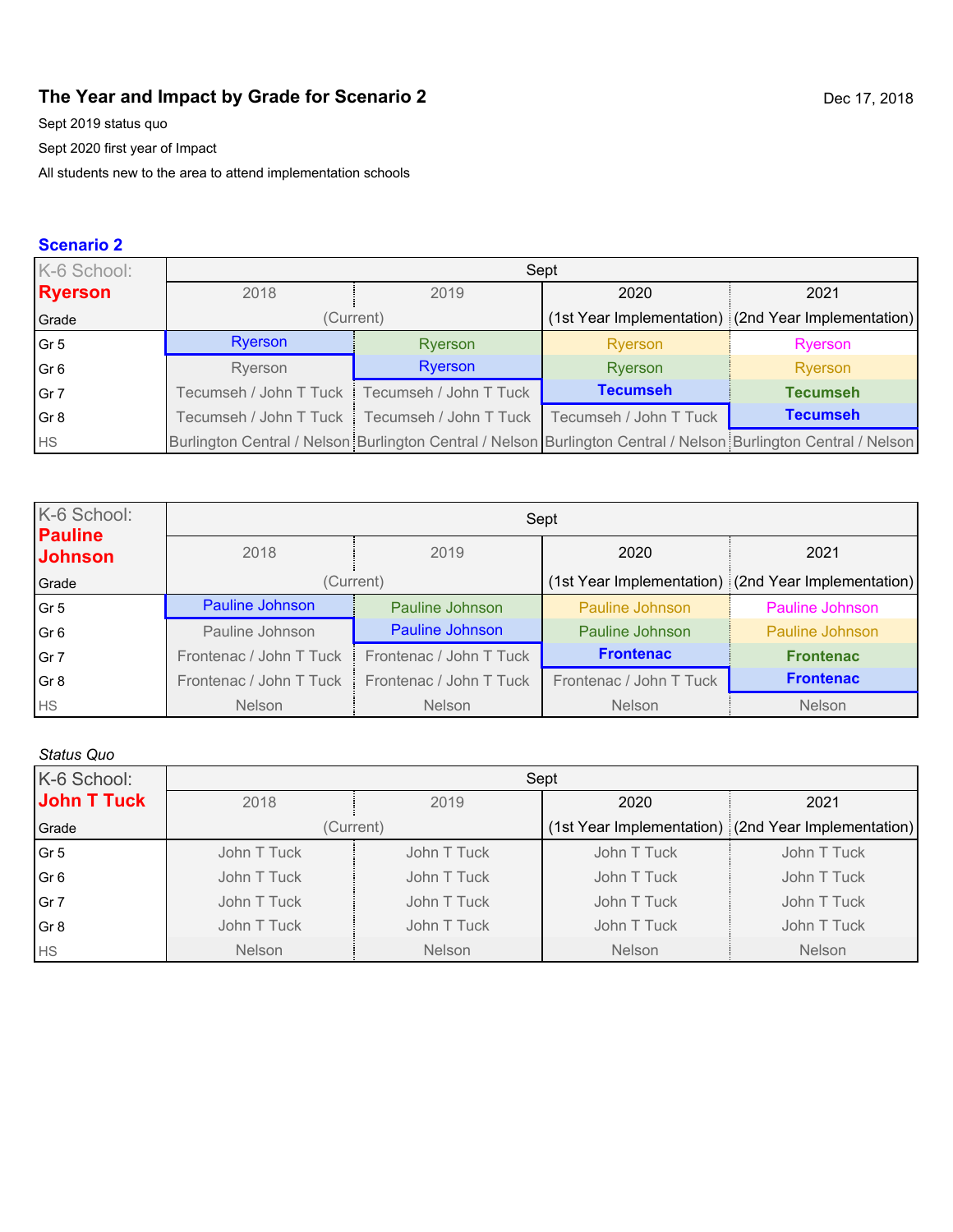### **The Year and Impact by Grade for Scenario 3a Dec 17, 2018** Dec 17, 2018

Sept 2019 status quo Sept 2020 first year of Impact

All students new to the area to attend implementation schools

### **Scenario 3a**

| K-6 School:    | Sept                        |                             |                        |                                                         |
|----------------|-----------------------------|-----------------------------|------------------------|---------------------------------------------------------|
| <b>Ryerson</b> | 2018                        | 2019                        | 2020                   | 2021                                                    |
| Grade          |                             | (Current)                   |                        | (1st Year Implementation) (2nd Year Implementation)     |
| l Gr 5         | Ryerson                     | Ryerson                     | Ryerson                | Ryerson                                                 |
| l Gr 6         | Ryerson                     | Ryerson                     | Ryerson                | Ryerson                                                 |
| l Gr 7         | Tecumseh / John T Tuck      | Tecumseh / John T Tuck      | <b>Tecumseh</b>        | <b>Tecumseh</b>                                         |
| l Gr 8         | Tecumseh / John T Tuck      | Tecumseh / John T Tuck      | Tecumseh / John T Tuck | <b>Tecumseh</b>                                         |
| <b>HS</b>      | Burlington Central / Nelson | Burlington Central / Nelson |                        | Burlington Central / Nelson Burlington Central / Nelson |

| K-6 School:<br><b>Pauline</b> | Sept                    |                         |                         |                                                     |
|-------------------------------|-------------------------|-------------------------|-------------------------|-----------------------------------------------------|
| <b>Johnson</b>                | 2018                    | 2019                    | 2020                    | 2021                                                |
| Grade                         | (Current)               |                         |                         | (1st Year Implementation) (2nd Year Implementation) |
| l Gr 5                        | Pauline Johnson         | Pauline Johnson         | Pauline Johnson         | Pauline Johnson                                     |
| l Gr 6                        | Pauline Johnson         | Pauline Johnson         | Pauline Johnson         | Pauline Johnson                                     |
| l Gr 7                        | Frontenac / John T Tuck | Frontenac / John T Tuck | <b>Frontenac</b>        | <b>Frontenac</b>                                    |
| l Gr 8                        | Frontenac / John T Tuck | Frontenac / John T Tuck | Frontenac / John T Tuck | <b>Frontenac</b>                                    |
| <b>HS</b>                     | <b>Nelson</b>           | <b>Nelson</b>           | <b>Nelson</b>           | <b>Nelson</b>                                       |

### *Status Quo*

| K-6 School:<br>John T Tuck | Sept          |               |             |                                                     |
|----------------------------|---------------|---------------|-------------|-----------------------------------------------------|
| (south of New St)          | 2018          | 2019          | 2020        | 2021                                                |
| Grade                      | (Current)     |               |             | (1st Year Implementation) (2nd Year Implementation) |
| l Gr 5                     | John T Tuck   | John T Tuck   | John T Tuck | John T Tuck                                         |
| Gr 6                       | John T Tuck   | John T Tuck   | John T Tuck | John T Tuck                                         |
| l Gr 7                     | John T Tuck   | John T Tuck   | John T Tuck | John T Tuck                                         |
| l Gr 8                     | John T Tuck   | John T Tuck   | John T Tuck | John T Tuck                                         |
| <b>HS</b>                  | <b>Nelson</b> | <b>Nelson</b> | Nelson      | <b>Nelson</b>                                       |

| K-6 School:<br>John T Tuck | Sept        |               |                 |                                                     |
|----------------------------|-------------|---------------|-----------------|-----------------------------------------------------|
| (north of New St)          | 2018        | 2019          | 2020            | 2021                                                |
| Grade                      | (Current)   |               |                 | (1st Year Implementation) (2nd Year Implementation) |
| Gr 3                       | John T Tuck | John T Tuck   | <b>Ryerson</b>  | <b>Ryerson</b>                                      |
| $\mathsf{Gr}\,4^*$         | John T Tuck | John T Tuck   | <b>Ryerson</b>  | <b>Ryerson</b>                                      |
| Gr 5                       | John T Tuck | John T Tuck   | <b>Ryerson</b>  | <b>Ryerson</b>                                      |
| Gr 6                       | John T Tuck | John T Tuck   | John T Tuck     | <b>Ryerson</b>                                      |
| Gr 7                       | John T Tuck | John T Tuck   | <b>Tecumseh</b> | <b>Tecumseh</b>                                     |
| Gr 8                       | John T Tuck | John T Tuck   | John T Tuck     | <b>Tecumseh</b>                                     |
| <b>HS</b>                  | Nelson      | <b>Nelson</b> | Nelson          | <b>Nelson</b>                                       |

Current Gr 4 remains at John T Tuck for 2020 to avoid transitioning to Ryerson for one year thus eliminating an extra move.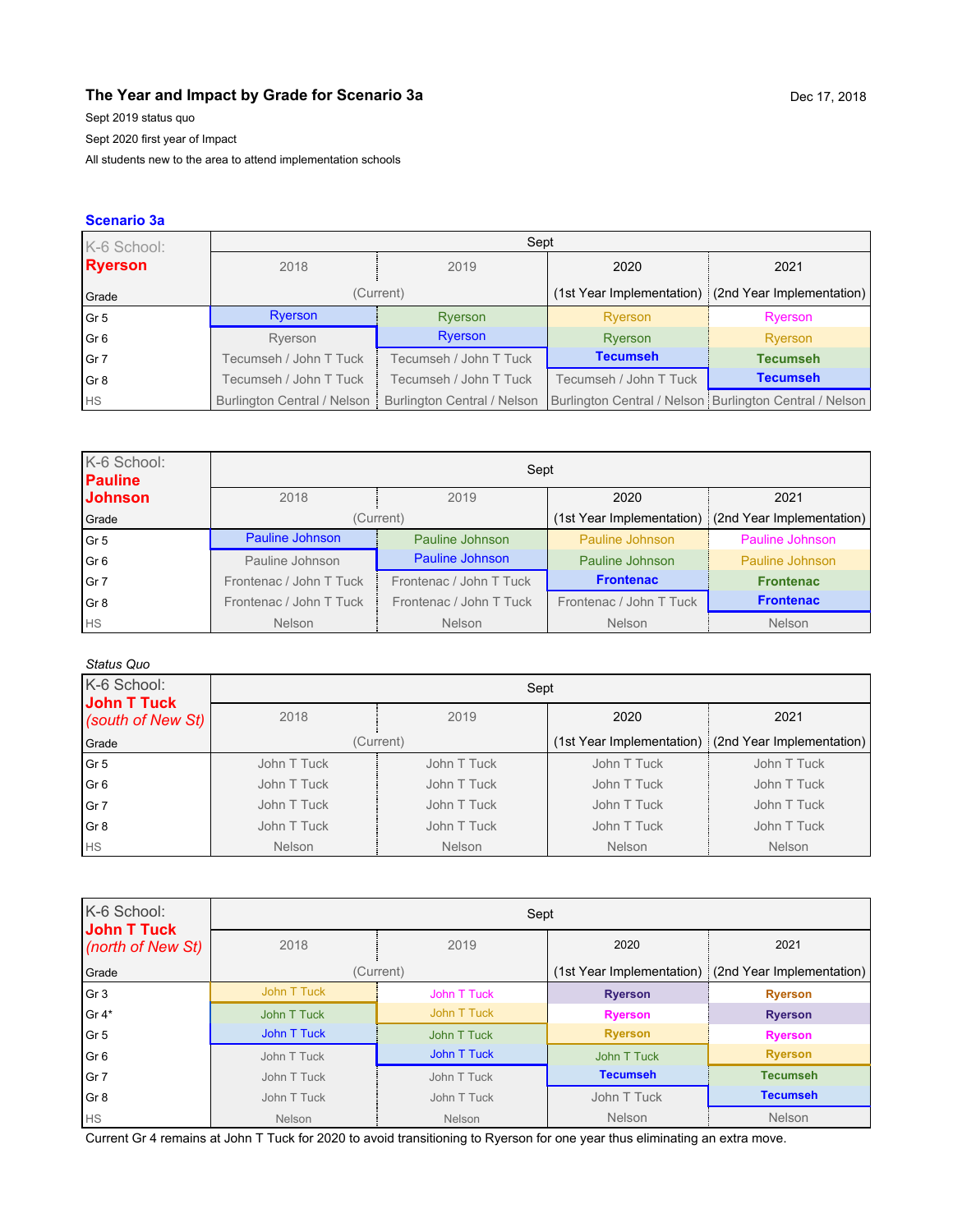### The Year and Impact by Grade for Scenario 3b Feb 4, 2019

Sept 2019 status quo

Sept 2020 first year of Impact

All students new to the area to attend implementation schools

#### **Scenario 3b**

| K-6 School:              | Sept                          |                                    |                        |                                                         |
|--------------------------|-------------------------------|------------------------------------|------------------------|---------------------------------------------------------|
| <b>Ryerson</b>           | 2018                          | 2019                               | 2020                   | 2021                                                    |
| Grade                    |                               | (Current)                          |                        | (1st Year Implementation) (2nd Year Implementation)     |
| Gr5                      | Ryerson                       | Ryerson                            | Ryerson                | Ryerson                                                 |
| $\overline{\text{Gr }6}$ | Ryerson                       | Ryerson                            | Ryerson                | Ryerson                                                 |
| $\vert$ Gr 7             | Tecumseh / John T Tuck        | Tecumseh / John T Tuck             | <b>Tecumseh</b>        | <b>Tecumseh</b>                                         |
| Gr 8                     | Tecumseh / John T Tuck        | Tecumseh / John T Tuck             | Tecumseh / John T Tuck | <b>Tecumseh</b>                                         |
| <b>HS</b>                | Burlington Central / Nelson i | <b>Burlington Central / Nelson</b> |                        | Burlington Central / Nelson Burlington Central / Nelson |

| K-6 School:<br><b>Pauline</b> | Sept                    |                         |                         |                                                     |  |
|-------------------------------|-------------------------|-------------------------|-------------------------|-----------------------------------------------------|--|
| <b>Johnson</b>                | 2018                    | 2019                    | 2020                    | 2021                                                |  |
| Grade                         |                         | (Current)               |                         | (1st Year Implementation) (2nd Year Implementation) |  |
| l Gr 5                        | Pauline Johnson         | Pauline Johnson         | Pauline Johnson         | Pauline Johnson                                     |  |
| l Gr 6                        | Pauline Johnson         | Pauline Johnson         | Pauline Johnson         | Pauline Johnson                                     |  |
| Gr 7                          | Frontenac / John T Tuck | Frontenac / John T Tuck | <b>Frontenac</b>        | <b>Frontenac</b>                                    |  |
| Gr 8                          | Frontenac / John T Tuck | Frontenac / John T Tuck | Frontenac / John T Tuck | <b>Frontenac</b>                                    |  |
| <b>HS</b>                     | <b>Nelson</b>           | <b>Nelson</b>           | Nelson                  | <b>Nelson</b>                                       |  |

#### *Statsu Quo*

| K-6 School:<br>John T Tuck | Sept          |               |               |                                                       |
|----------------------------|---------------|---------------|---------------|-------------------------------------------------------|
| (south of New St)          | 2018          | 2019          | 2020          | 2021                                                  |
| Grade                      | (Current)     |               |               | (1st Year Implementation) : (2nd Year Implementation) |
| $\sqrt{G}$ r 5             | John T Tuck   | John T Tuck   | John T Tuck   | John T Tuck                                           |
| $\overline{G}$ 6           | John T Tuck   | John T Tuck   | John T Tuck   | John T Tuck                                           |
| Gr 7                       | John T Tuck   | John T Tuck   | John T Tuck   | John T Tuck                                           |
| Gr 8                       | John T Tuck   | John T Tuck   | John T Tuck   | John T Tuck                                           |
| <b>HS</b>                  | <b>Nelson</b> | <b>Nelson</b> | <b>Nelson</b> | <b>Nelson</b>                                         |

New

| K-6 School:<br><b>John T Tuck</b> | Sept        |             |                           |                           |                           |  |
|-----------------------------------|-------------|-------------|---------------------------|---------------------------|---------------------------|--|
| (north of New St)                 | 2018        | 2019        | 2020                      | 2021                      | 2022                      |  |
| Grade                             |             | (Current)   | (1st Year Implementation) | (2nd Year Implementation) | (3rd Year Implementation) |  |
| Gr 3                              | John T Tuck | John T Tuck | <b>Ryerson</b>            | <b>Ryerson</b>            | <b>Ryerson</b>            |  |
| l Gr 4*                           | John T Tuck | John T Tuck | <b>Ryerson</b>            | <b>Ryerson</b>            | <b>Ryerson</b>            |  |
| Gr 5                              | John T Tuck | John T Tuck | <b>Ryerson</b>            | <b>Ryerson</b>            | <b>Ryerson</b>            |  |
| Gr 6                              | John T Tuck | John T Tuck | John T Tuck               | <b>Ryerson</b>            | <b>Ryerson</b>            |  |
| Gr 7                              | John T Tuck | John T Tuck | John T Tuck               | John T Tuck               | <b>Tecumseh</b>           |  |
| Gr 8                              | John T Tuck | John T Tuck | John T Tuck               | John T Tuck               | John T Tuck               |  |
| <b>HS</b>                         | Nelson      | Nelson      | <b>Nelson</b>             | <b>Nelson</b>             | <b>Nelson</b>             |  |

Current Gr 4 remains at John T Tuck for 2020 to avoid transitioning to Ryerson for one year thus eliminating an extra move.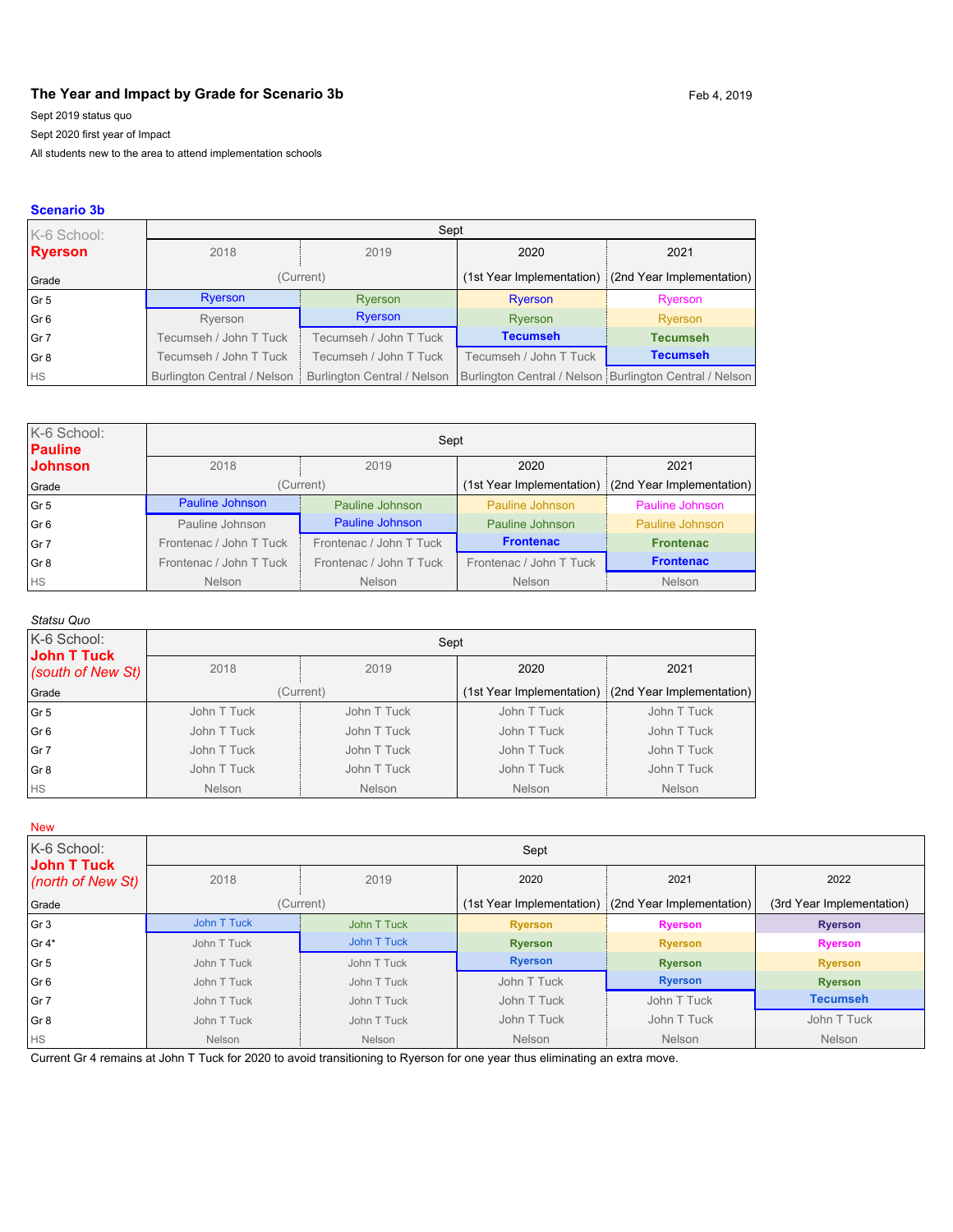### **The Year and Impact by Grade for Option 4a** Dec 17, 2018

Sept 2019 status quo

Sept 2020 first year of Impact

All students new to the area to attend implementation schools

#### **Opotion 4a** K-6 School: **Ryerson** (west of Walker's Line) Sept 2018 2019 2020 2021 Grade **(Grade** (Current) (Current) (Current) (1st Year Implementation) (2nd Year Implementation) Gr 5 Ryerson Register Ryerson Ryerson Ryerson Ryerson Ryerson Gr 6 Ryerson Breess Ryerson Ryerson Breess Ryerson Breess Ryerson Gr 7 Tecumseh / John T Tuck Tecumseh / John T Tuck **Tecumseh Tecumseh** Gr 8 Tecumseh / John T Tuck Tecumseh / John T Tuck Tecumseh / John T Tuck **Tecumseh** HS Burlington Central / Nelson Burlington Central / Nelson Burlington Central / Nelson Burlington Central / Nelson

### *Status Quo*

| K-6 School:                               | Sept        |               |                           |                           |
|-------------------------------------------|-------------|---------------|---------------------------|---------------------------|
| <b>Ryerson</b><br>(east of Walker's Line) | 2018        | 2019          | 2020                      | 2021                      |
| Grade                                     | (Current)   |               | (1st Year Implementation) | (2nd Year Implementation) |
| Gr 5                                      | Ryerson     | Ryerson       | Ryerson                   | Ryerson                   |
| Gr 6                                      | Ryerson     | Ryerson       | Ryerson                   | Ryerson                   |
| Gr 7                                      | John T Tuck | John T Tuck   | John T Tuck               | John T Tuck               |
| l Gr 8                                    | John T Tuck | John T Tuck   | John T Tuck               | John T Tuck               |
| <b>I</b> HS                               | Nelson      | <b>Nelson</b> | <b>Nelson</b>             | <b>Nelson</b>             |

### *Status Quo*

| K-6 School:            | Sept                    |                         |                           |                           |
|------------------------|-------------------------|-------------------------|---------------------------|---------------------------|
| <b>Pauline Johnson</b> | 2018                    | 2019                    | 2020                      | 2021                      |
| Grade                  |                         | (Current)               | (1st Year Implementation) | (2nd Year Implementation) |
| l Gr 5                 | Pauline Johnson         | Pauline Johnson         | Pauline Johnson           | Pauline Johnson           |
| Gr <sub>6</sub>        | Pauline Johnson         | Pauline Johnson         | Pauline Johnson           | Pauline Johnson           |
| l Gr 7                 | Frontenac / John T Tuck | Frontenac / John T Tuck | Frontenac / John T Tuck   | Frontenac / John T Tuck   |
| l Gr 8                 | Frontenac / John T Tuck | Frontenac / John T Tuck | Frontenac / John T Tuck   | Frontenac / John T Tuck   |
| <b>HS</b>              | <b>Nelson</b>           | Nelson                  | Nelson                    | <b>Nelson</b>             |

### *Status Quo*

| oualdo wao                       |               |             |                           |                           |  |
|----------------------------------|---------------|-------------|---------------------------|---------------------------|--|
| K-6 School:                      | Sept          |             |                           |                           |  |
| John T Tuck<br>(south of New St) | 2018          | 2019        | 2020                      | 2021                      |  |
| Grade                            |               | (Current)   | (1st Year Implementation) | (2nd Year Implementation) |  |
| $\sqrt{\frac{1}{1}}$             | John T Tuck   | John T Tuck | John T Tuck               | John T Tuck               |  |
| Gr6                              | John T Tuck   | John T Tuck | John T Tuck               | John T Tuck               |  |
| Gr 7                             | John T Tuck   | John T Tuck | John T Tuck               | John T Tuck               |  |
| Gr 8                             | John T Tuck   | John T Tuck | John T Tuck               | John T Tuck               |  |
| <b>HS</b>                        | <b>Nelson</b> | Nelson      | Nelson                    | Nelson                    |  |